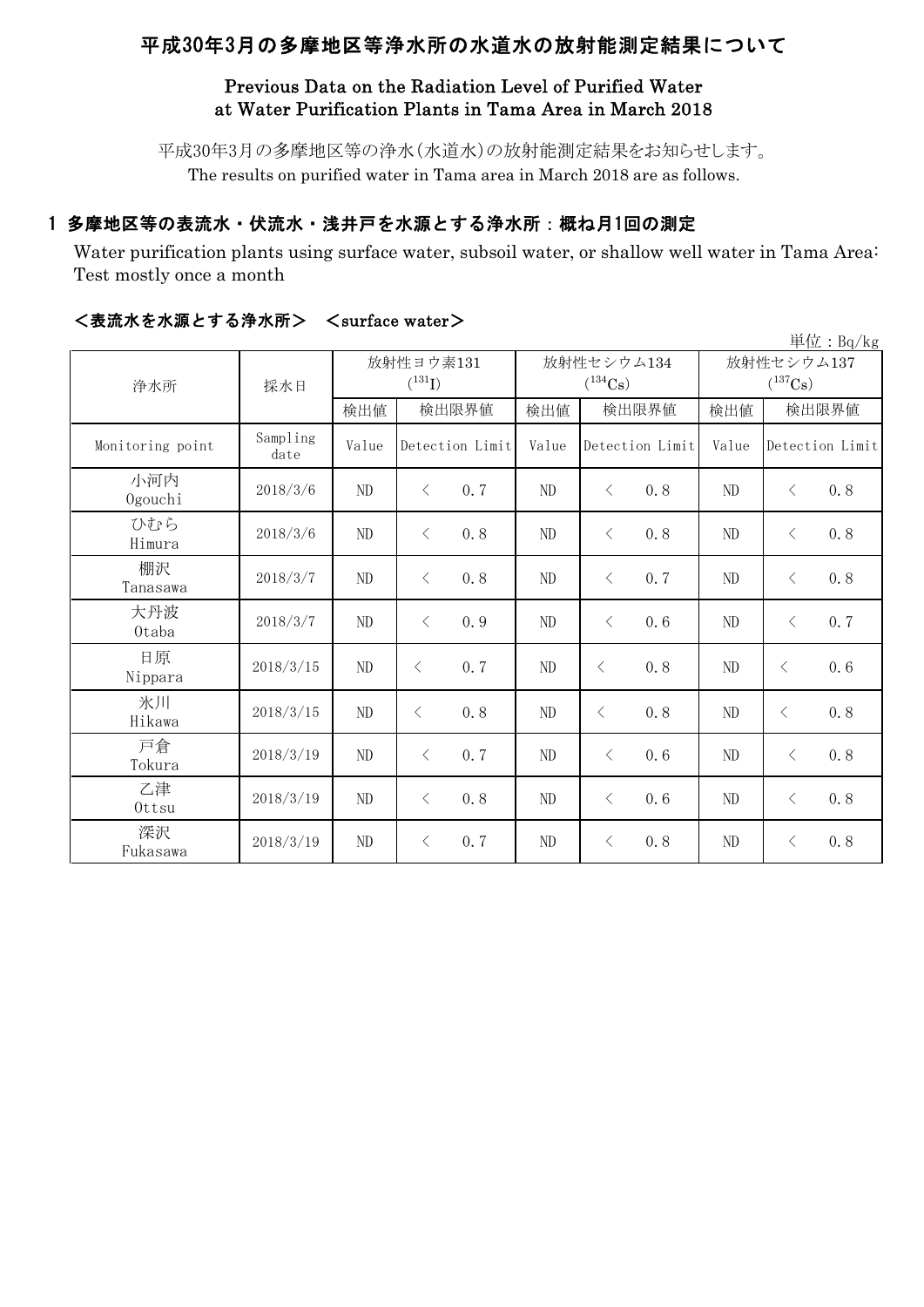#### <伏流水を水源とする浄水所> <subsoil water>

| 単位: Bq/kg             |                  |                          |                 |                            |       |                 |                            |       |           |                 |
|-----------------------|------------------|--------------------------|-----------------|----------------------------|-------|-----------------|----------------------------|-------|-----------|-----------------|
| 浄水所                   | 採水日              | 放射性ヨウ素131<br>$(^{131}I)$ |                 | 放射性セシウム134<br>$(^{134}Cs)$ |       |                 | 放射性セシウム137<br>$(^{137}Cs)$ |       |           |                 |
|                       |                  | 検出値                      | 検出限界値           |                            | 検出値   | 検出限界値           |                            | 検出値   | 検出限界値     |                 |
| Monitoring point      | Sampling<br>date | Value                    | Detection Limit |                            | Value | Detection Limit |                            | Value |           | Detection Limit |
| 千ヶ瀬第二<br>Chigasedaini | 2018/3/8         | $\rm ND$                 | $\langle$       | 0.7                        | ND    | $\langle$       | 0.6                        | ND    | $\langle$ | 0.7             |
| 御岳山<br>Mitakesann     | 2018/3/8         | ND                       | $\langle$       | 0.7                        | ND    | $\lt$           | 0.8                        | ND    | $\langle$ | 0.7             |
| 高月<br>Takatsuki       | 2018/3/12        | ND                       | $\langle$       | 0.6                        | ND    | $\lt$           | 0.7                        | ND    | $\langle$ | 0.7             |
| 日向和田<br>Hinatawada    | 2018/3/14        | ND                       | $\lt$           | 0.8                        | ND    | $\langle$       | 0.6                        | ND    | $\langle$ | 0.7             |
| 成木<br>Nariki          | 2018/3/14        | ND                       | $\lt$           | 0.7                        | ND    | $\lt$           | 0.6                        | ND    | $\langle$ | 0.8             |
| 二俣尾<br>Futamatao      | 2018/3/22        | ND                       | $\langle$       | 0.9                        | ND    | $\lt$           | 0.7                        | ND    | $\langle$ | 0.7             |
| 沢井第一<br>Sawaidaiichi  | 2018/3/22        | ND                       | $\langle$       | 0.7                        | ND    | $\langle$       | 0.7                        | ND    | $\langle$ | 0.6             |

#### <地下水(浅井戸)を水源とする浄水所> <shallow well>

単位:Bq/kg 検出値 検出限界値 検出値 検出値 検出値 Monitoring point Sampling<br>date Value Detection Limit Value Detection Limit Value 上代継 Kamiyotsugi 2018/3/6 ND <sup>&</sup>lt; 0.8 ND <sup>&</sup>lt; 0.6 ND <sup>&</sup>lt; 0.7 大久野 Oguno 2018/3/6 ND <sup>&</sup>lt; 0.7 ND <sup>&</sup>lt; 0.6 ND <sup>&</sup>lt; 0.7 上石原  $\frac{11}{24}$   $\frac{1}{20}$   $\frac{1}{2018/3/7}$  ND  $\leq$  0.7 ND  $\leq$  0.6 ND  $\leq$  0.6 検出限界値 | 検出限界値 | 検出値 | 検出限界値 放射性ヨウ素131  $(^{131}I)$ 放射性セシウム134  $(^{134}Cs)$ 放射性セシウム137  $(^{137}\mathrm{Cs})$ 浄水所 | 採水日 Detection Limit Value Detection Limit